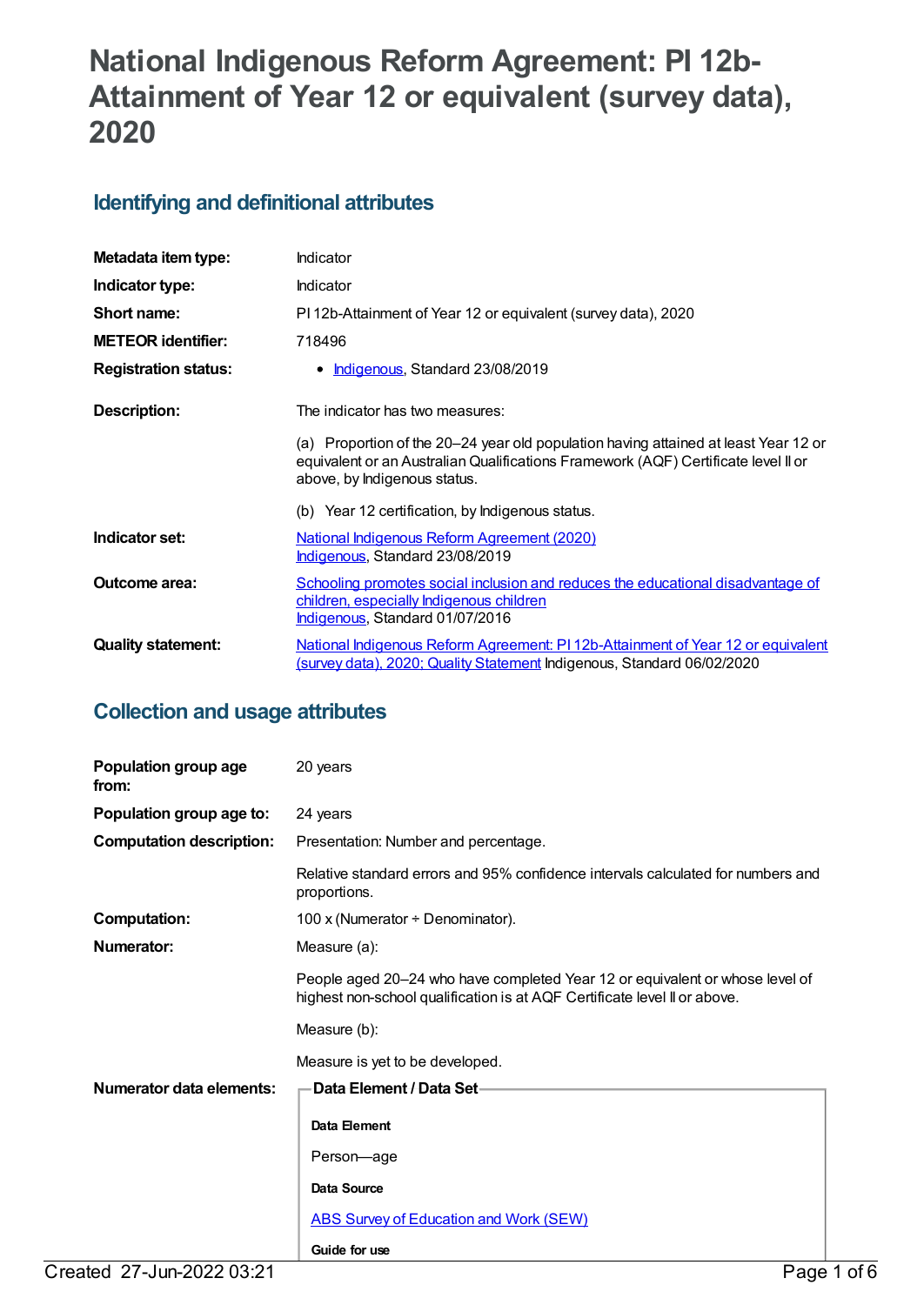Data source type: Survey.

Based on 2018 SEW.

Supplementary non-Indigenous numerator data source in between Census years.

#### **Data Element / Data Set**

#### **Data Element**

Person—level of highest educational attainment

**Data Source**

ABS Survey of [Education](https://meteor.aihw.gov.au/content/396601) and Work (SEW)

#### **Guide for use**

Data source type: Survey.

Based on 2018 SEW.

Supplementary non-Indigenous numerator data source in between Census years.

#### **Data Element / Data Set**

#### **Data Element**

Person—age

**Data Source**

ABS 2018-19 National [Aboriginal](https://meteor.aihw.gov.au/content/719848) and Torres Strait Islander Health Survey (NATSIHS)

**Guide for use**

Data source type: Survey.

Supplementary Indigenous numerator data source in between Census years.

#### **Data Element / Data Set**

#### **Data Element**

Person—level of highest educational attainment

#### **Data Source**

ABS 2018-19 National [Aboriginal](https://meteor.aihw.gov.au/content/719848) and Torres Strait Islander Health Survey (NATSIHS)

#### **Guide for use**

Data source type: Survey.

Supplementary Indigenous numerator data source in between Census years.

**Denominator:** (a) Total populations (Indigenous and non-Indigenous Australians) aged 20–24.

(b) Measure is yet to be developed.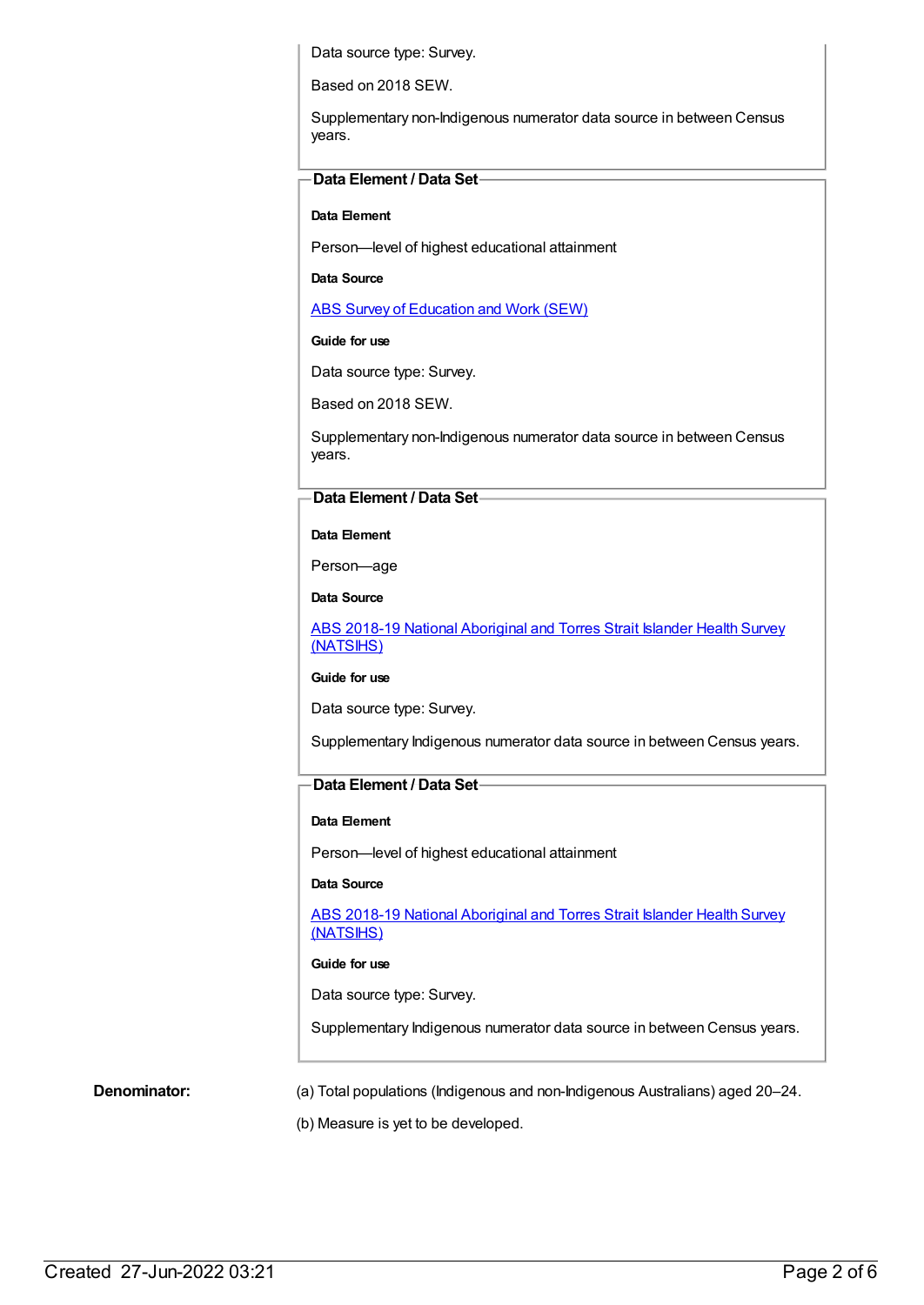| Denominator data<br>elements: | Data Element / Data Set-                                                              |
|-------------------------------|---------------------------------------------------------------------------------------|
|                               | Data Element                                                                          |
|                               | Person-age                                                                            |
|                               | <b>Data Source</b>                                                                    |
|                               | <b>ABS Survey of Education and Work (SEW)</b>                                         |
|                               | Guide for use                                                                         |
|                               | Data source type: Survey.                                                             |
|                               | Supplementary non-Indigenous denominator data source in between Census<br>years.      |
|                               | Data Element / Data Set-                                                              |
|                               | Data Element                                                                          |
|                               | Person-age                                                                            |
|                               | Data Source                                                                           |
|                               | ABS 2018-19 National Aboriginal and Torres Strait Islander Health Survey<br>(NATSIHS) |
|                               | Guide for use                                                                         |
|                               | Data source type: Survey.                                                             |
|                               | Based on 2018 SEW.                                                                    |
|                               | Supplementary Indigenous denominator data source in between Census<br>years.          |
| Disaggregation:               | National, remoteness area: by Indigenous status.                                      |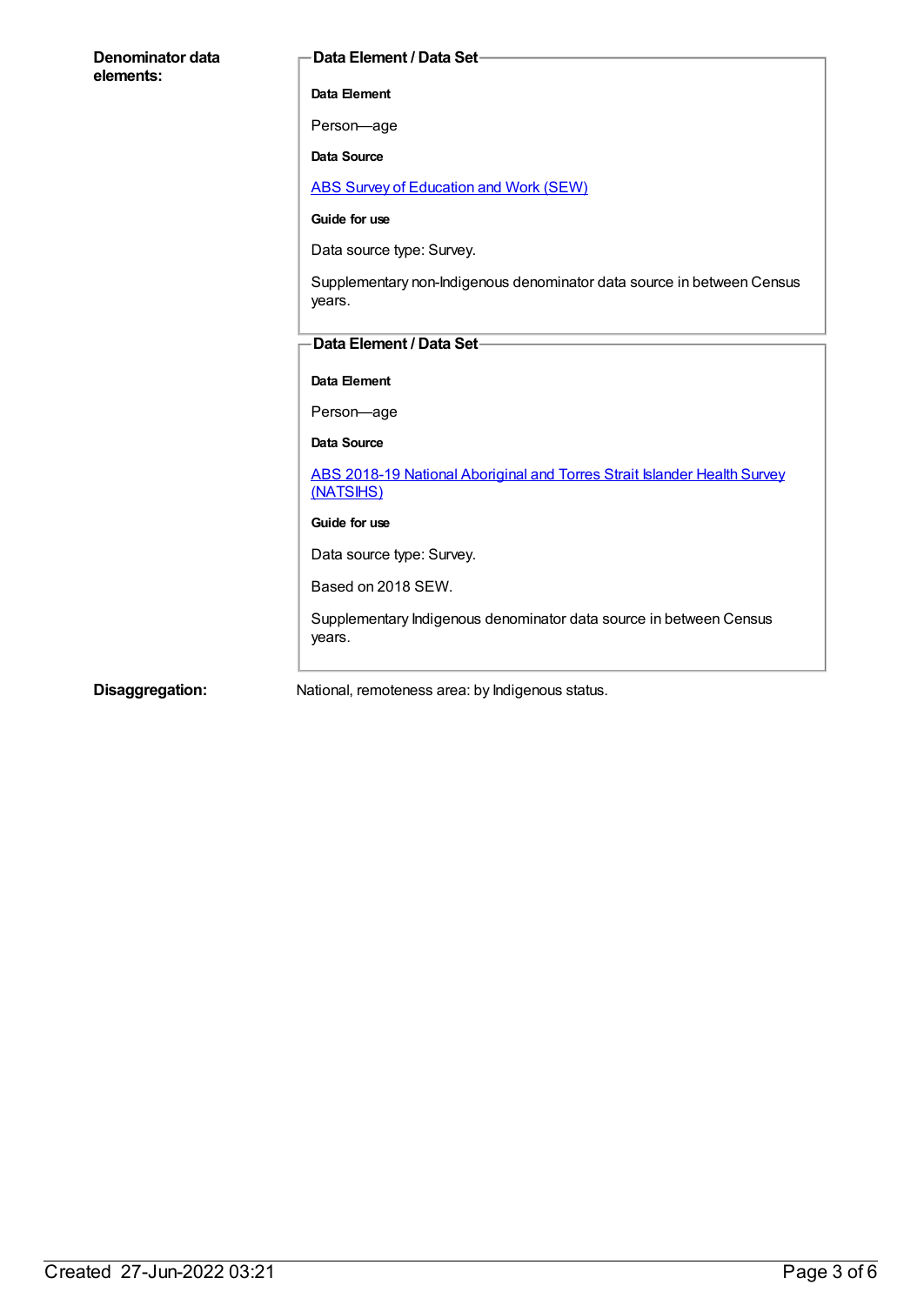#### **Disaggregation data elements:**

#### **Data Element / Data Set**

#### **Data Element**

Person—area of usual residence, collection district (CD) (ASGS 2011)

#### **Data Source**

ABS Survey of [Education](https://meteor.aihw.gov.au/content/396601) and Work (SEW)

#### **Guide for use**

Data source type: Survey.

Based on 2018 SEW.

#### **Data Element / Data Set**

#### **Data Element**

Person—Indigenous status

**Data Source**

ABS Survey of [Education](https://meteor.aihw.gov.au/content/396601) and Work (SEW)

**Guide for use**

Data source type: Survey.

Based on 2018 SEW.

### **Data Element / Data Set**

#### **Data Element**

Person—area of usual residence, statistical area level 1 (SA1) (ASGS 2016)

#### **Data Source**

ABS 2018-19 National [Aboriginal](https://meteor.aihw.gov.au/content/719848) and Torres Strait Islander Health Survey (NATSIHS)

#### **Guide for use**

Data source type: Survey.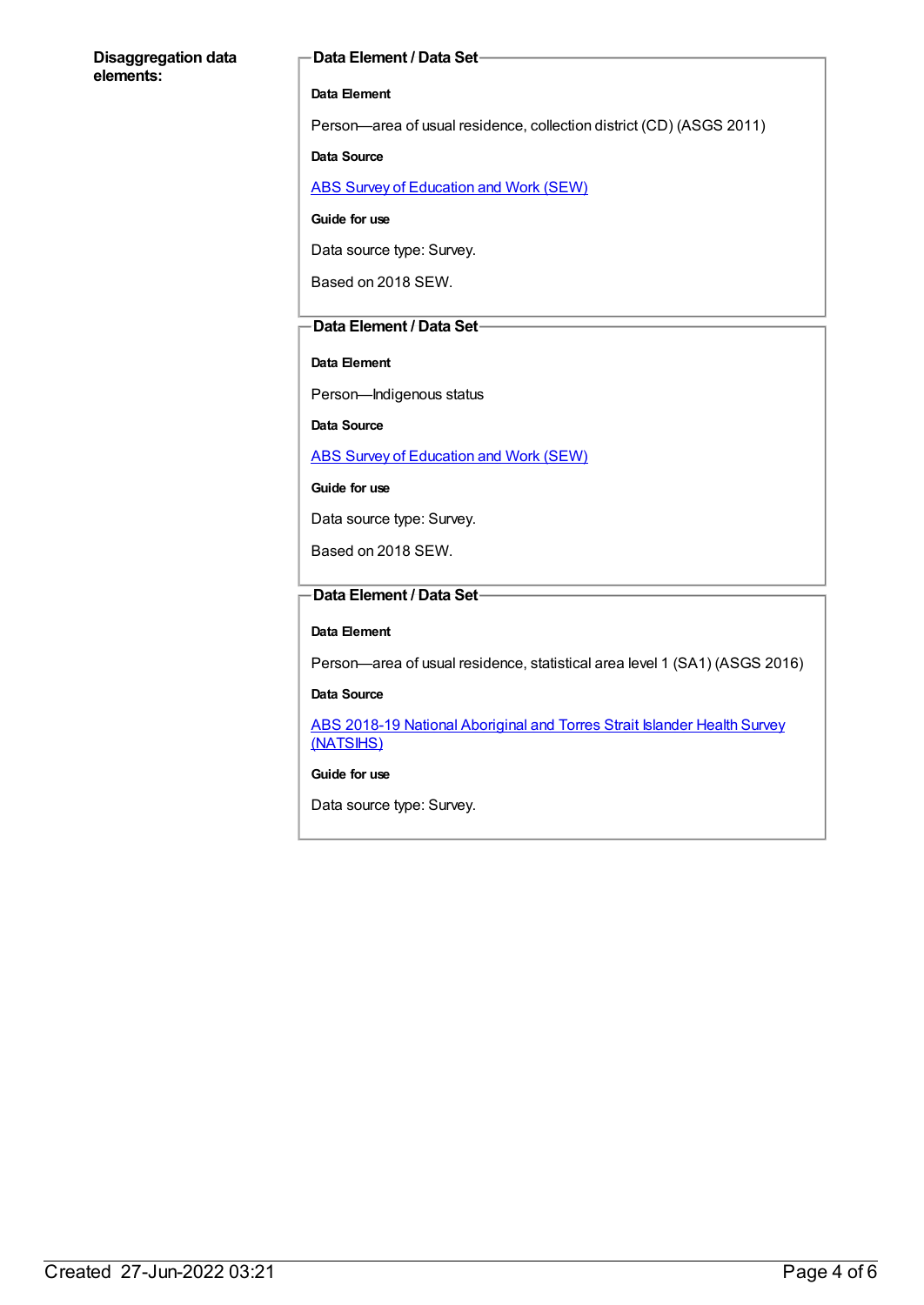**Comments:** Most recent data available for the 2020 NIRA Report (2018–19 reporting cycle) are 2018–19.

Measure (a):

Data sources for this indicator are:

- NATSIHS (Indigenous);
- SEW (non-Indigenous).

The 2017 NIRA Report includes 2014–15 NATSISS and 2014 SEW data.

The baseline report included data from the 2008 NATSISS (Indigenous) and the 2008 SEW (non-Indigenous) as the supplementary data collection. Persons whose level of study is determined to be certificate level but is not able to be further defined (that is, coded as Certificate nfd) are assumed to have attained below Certificate level II and are therefore excluded from the numerator.

SEW data: People whose level of study cannot be determined are assumed to have attained below Certificate level II and are therefore excluded from the numerator.

Prior to 2010, the SEW did not include people living in very remote areas. From 2010 onwards, the SEW includes people living in very remote areas except discrete Indigenous communities.

Prior to 2010, the SEW did not include the remoteness variable. Therefore, a non-Indigenous comparator for remoteness for the 2008 NATSISS is not reported.

The size of the standard errors mean that SEW data may not be adequate for measuring change over time.

Baseline year for the Council of Australian Governments' Closing the Gap target (Halve the gap for Indigenous people aged 20–24 years in Year 12 attainment or equivalent attainment rates by 2020) is 2006; baseline year for this measure is 2008; target year is 2020.

Measure (b):

No data are available for reporting for Measure (b) for the 2020 report, as this measure is yet to be developed.

The term 'Aboriginal and Torres Strait Islander people' is preferred when referring to the separate Indigenous peoples of Australia. However, the term 'Indigenous' is used interchangeably with 'Aboriginal and Torres Strait Islander' in this indicator to assist readability.

#### **Representational attributes**

| <b>Representation class:</b> | Percentage |
|------------------------------|------------|
| Data type:                   | Real       |
| Unit of measure:             | Person     |
| Format:                      | NN[N].N    |

#### **Indicator conceptual framework**

**Framework and dimensions:** [Socioeconomic](https://meteor.aihw.gov.au/content/410674) Factors

#### **Data source attributes**